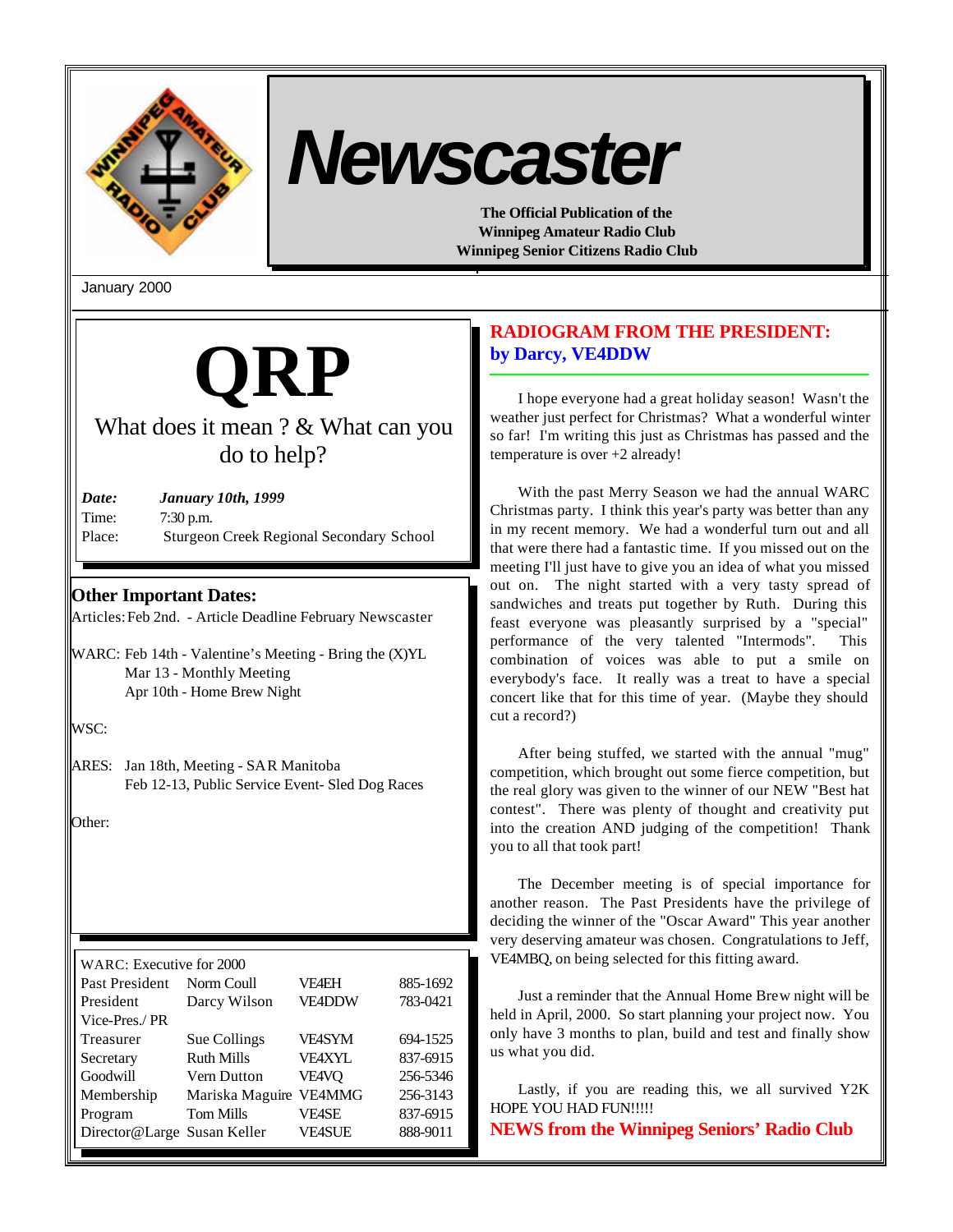## **by Gil Frederick, VE4AG**

We're starting off the New Year 2000 with guest editors for this column: George Gillespie, VE4GNG, and Albert Weakley, VE4APA, who publish the 'Blips 'n' Blurbs' newsletter for VE4WSC.

From our outgoing President, Bob Hall, VE4RJH, we have this final President's Message: "December seemed so far away at the beginning of my term of office; lots of time to accomplish all my goals. Time marches on, and before I realized it, the plan changed to, "so much to do and so little time to do it." My only disappointment is that I did not have time to do more.

I had a very enjoyable and pleasant time as President and thank everyone for their help and cooperation. I considered it a privilege and an honour to serve as our Club President and work with so many kind people. Without your support I could not have done my job.

I had nothing but cooperation during the past year. When we required volunteers to help with many community events we hosted during the year, and our own functions, all I had to do was make a few phone calls. Before I could fully explain the event the answer was, "I'll be there." What a feeling!



A special thanks to the Board of Directors for their help and understanding.

The time has come for me to move on to my next assignment and make room for someone with new fresh ideas.

Have a Merry Christmas and a joyful and prosperous New Year.

W.S.C.R.C. Christmas Dinner & Party ..... There were 96 tickets sold and 90 people attended. By all accounts it was a success - good food and lots of it - great company - great raffle and door prizes - congratulations to all the winners, and a great big thanks to all who were there, and a gracious thank you to all the members and their wives who helped out in all ways.

Entertainment was provided by the "INTERMODS" who are as follows: VE4SN, VE4OPC, VE4ALF, VE4GE, VE4YU, VE4XYL, VE4GNG, and the XYLs of the following - VE4RJH and VE4SN. Special thanks to VE4SN, Adam, as the MAESTRO and to VE4YU, Ed, for putting together a first-class show. And who could not appreciate the stellar MASTER OF CEREMONIES by VE4RJH, Bob, who does everything well.

"Dollf the Clown" (a.k.a. VE4DAR) performed his act admirably, and it was certainly enjoyed by all. First class job, Dollf. And a SURPRISE SPECIAL GUEST, VE4XQ, Cal Shermerhorn, and his magical playing on his BANJO. Thanks Cal.

Congratulations to the recent students of the Basic Radio Course - no callsigns have been assigned to them as yet, but listen for them and make them feel welcome ... They are: Margaret Sheridan ....Trevor Dandy.... Richard Small.... Tom Martyn. Congrats to VE4RCJ, Bob, on his upgrade to Advance and also for his 12 wpm c.w. endorsement. Also congrats to VE4DAR, David, on his 12 wpm c.w. endorsement.

During the Christmas Party, two members were presented with Certificates for entry into the HONOR ROLL.

They are: VE4YU, Ed, and VE4SZ, Sandy. Both well deserved, and hearty congratulations on being added to this distinguished list.

VE4GE, Gladys Haldane-Wilsone, was also acknowledged by our President VE4RJH for her outstanding contribution and dedication to our Club... well done Gladys!

The following is a notation from George, VE4GNG: As a new member of the Board of Directors in 1999, I would like to take this opportunity to thank all members of the Executive and the Board of Directors for their help, and guidance in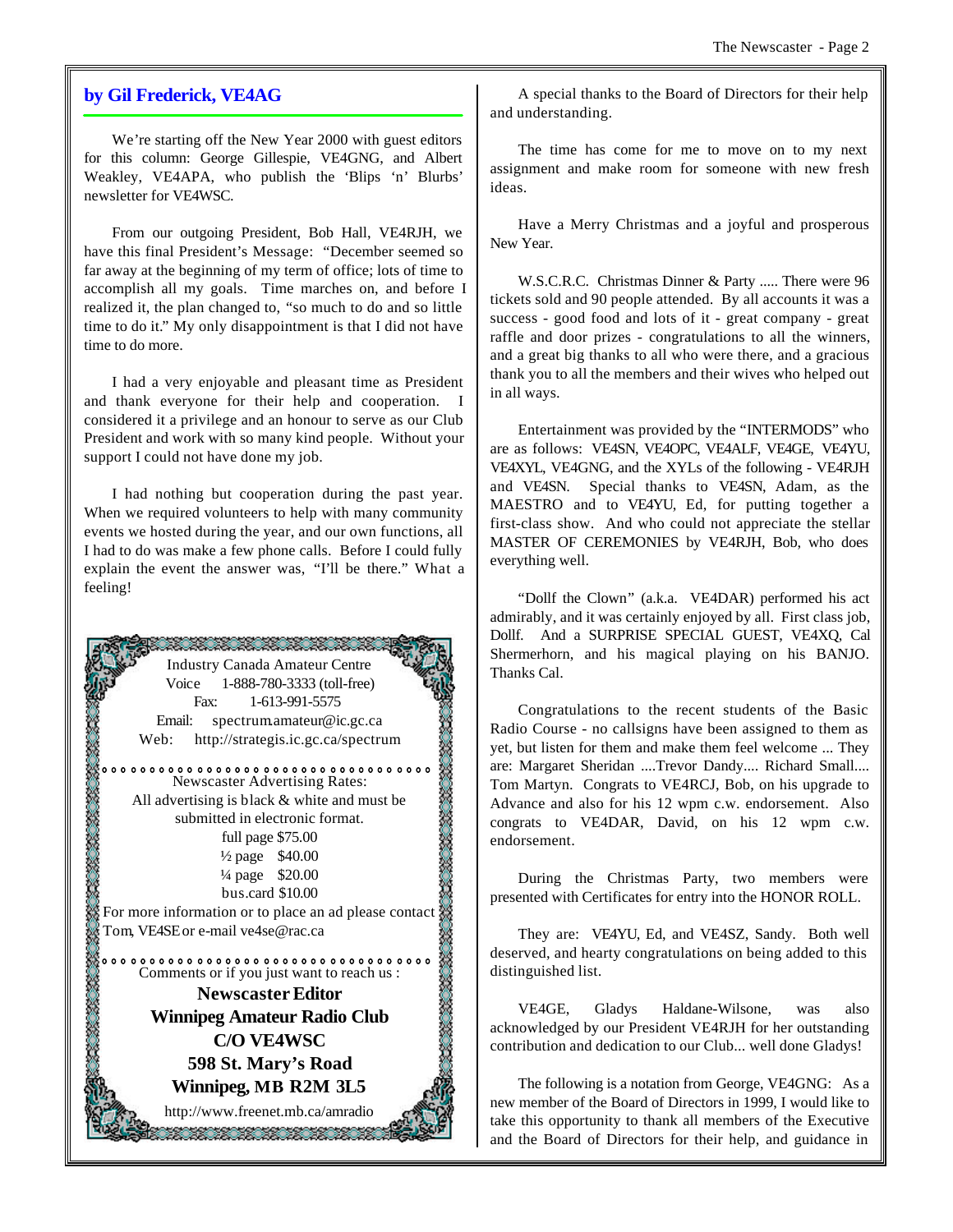this past year. It has been hectic at times, what with the monthly breakfast meetings, the annual picnic, the in-house Bingo event, and the annual Christmas dinner and party. Also as the "Star Reporter" for the Blips 'n' Blurbs, along with the kind cooperation of VE4APA, Albert, the Editor and Publisher. Once again, thank you all and my best wishes to everyone in the future.

My synopsis of the Social Activities .... Monthly breakfasts at the Garden City Inn, Norlander Inn, Windsor Park Inn and Days Inn ...average attendance, 23; Annual Picnic - St. Vital Park...attendance, 81; in-house Bingo, attendance, 16; Annual Christmas Dinner ....attendance, 90 (96 paid).

Note: Perhaps besides these events, others could be planned to include a CHILI COOKING CONTEST, and a Cribbage Tournament, along with a return of VE4YU's nostalgic movie-time. What say you (any suggestions deeply appreciated).

For your enjoyment (submitted by "Dofft") ,,,,, Sometimes I wonder ...how the word 'CEMENT', the glue in the mix of aggregate and water, came to replace the product 'concrete'..... and Where's the 'DUMMY' when I hear LIDS tune on the air. when that's what a call sign is for.

The Annual General Meeting was held in the clubrooms on Wed., December 15, 1999. The results of the election to the Executive and Board of Directors is as follows:

President - VE4YU, Ed Henderson; Vice-President - VE4GOM, George Moodie; Treasurer - VE4GE, Gladys Haldane-Wilsone; Secretary - VE4GNG, George Gillespie; Past President - VE4RJH, Bob Hall.

Members of the Board .... VE4AND, Bert Andrews; VE4AX, Albert Diamond; VE4AG, Gil Frederick; VE4LIL, Lila Forrester; VE4EH, Norm Coull; VE4WF, Joe Konkin; VE4JCM. Colin McBeath; VE4WCM, Bill McMenemy; VE4MKM, Keith McKone; VE4SN, Adam Romanchuk; VE4ZI, Abe Schumann; VE4ALN, Alan Haldane-Wilsone; VE4WJE, William Elliott; VE4BYL, Bill Shipley; VE4ROY, Roy Coldwell. Congratulations to all, and we are sure you will do a first class job in your new responsibilities.

Thought for the Day and Every Day .... Most people would find greater happiness and satisfaction if they remember and practice the following... always put principles before personalities.

And finally, for your reading pleasure, the following submitted by VE4PEG, Tom.

OLD AND NEW FRIENDS Make new friends, but keep the old; Those are silver, these are gold.

New-made friendships, like new wine, Age will mellow and refine.

Friendships that have stood the test ... Time and change ...are surely best; Brows may wrinkle, hair grow gray; Friendship never knows decay.

For "mid-old friends", tried and true, Once more we our youth renew. But old friends, alas! may die; New friends must their place supply.

Cherish friendships in your breast ... New is good, but old is best ... Make new friends, but keep the old; Those are silver, these are gold.

# **MINUTES for W.A.R.C. December 13th, 1999 Submitted by Ruth, VE4XYL**

The last WARC general meeting and Christmas party of this millennium was held December 13th, 1999 commencing at 19:30hrs. A warm welcome from the President was followed by introductions of the 79 in attendance.

# *CORRECTION*

Our November minutes in the newscaster should have read "seconded by John VE4JNF".

# *MOTION.*

Moved by Rolf VE4VZ and seconded by Dick VE4HK that the minutes be accepted as amended. Carried. Business arising from the minutes, none.

# *TREASURERS REPORT*

Sue VE4SYM reported that the bank balance as of Nov. 30,1999 is \$5267.23

# *MEMBERSHIP*

Reported by Mariska VE4MMG as of Dec. 13th 1999 we have 214 members.

# *RAC*

Along with the regular RAC report Rick VE4OV brought Christmas greetings and best wishes for the New Year 2000 from all the various RAC representatives and promised us that Adam VE4SN's name will appear in the next issue of the TCA magazine.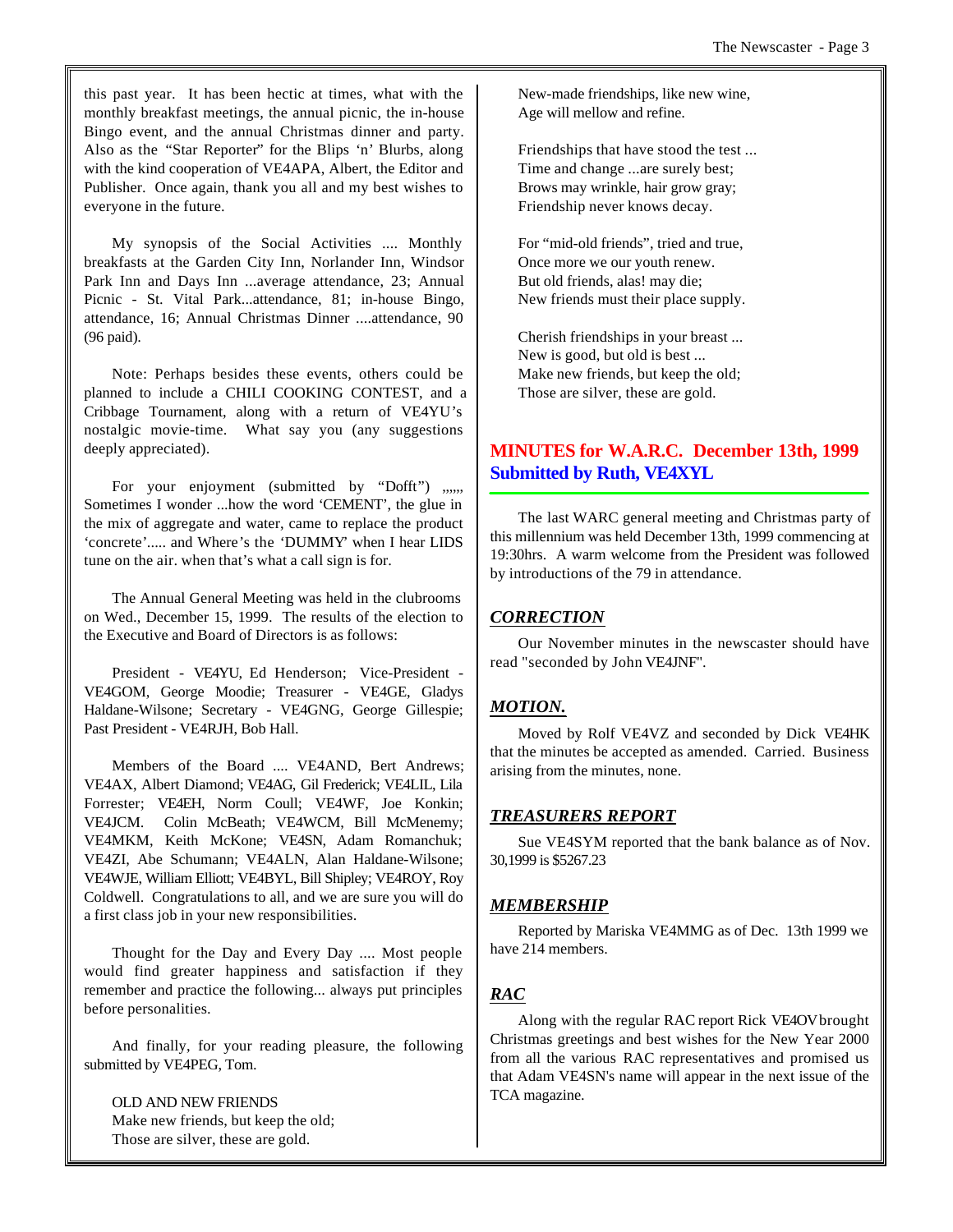#### *WARES*

Jeff VE4MBQ said that at least 3 operators are needed for the WFD and VHF operators are required for standby. All WARES and Y2K volunteers are encouraged to attend the WARES general meeting on Tuesday Dec. 21/99 at which time Jeff will give a final Y2K briefing. Don VE4DJM reported on the great reports received from the RCMP and sincerely thanked all volunteers who have gone North to install antennas. Wayne VE4WR also expressed a big thank you to all the volunteers and for their outstanding co-operation. There are still volunteers needed for the rural areas.

## *QUESTION*

Michael VE4MJM questioned as to the Vice President vacancy in WARC. The executive explained that they were waiting to hear from an elected member whether they still wanted to remain on the executive. It took many tries and phone calls to finally get an answer from this

person that they were not interested anymore. The executive will deal with this matter in the New Year.

## *OSCAR AWARD*

Presented by Norm VE4EH. Sincere congratulations from all of us to a very deserving recipient of this award, Jeff Dovyak VE4MBQ.

A moment of silence was held in memory of all the now silent keys who passed on during 1999.

The meeting adjourned at 20:00hrs.

## *CHRISTMAS PARTY*

There were treats for the members and guests followed by excellent prizes that were organized by Sue VE4SYM and Mariska VE4MMG. Best decorated mug , 1st prize went to Dale VE4DAW, 2nd prize to Phil Kor VE4KOR. Best decorated hat, 1st prize went to Ed VE4EIH, 2nd prize went to Ruthie VE4CRS. Other membership draw winners were, Sue VE4SYM, Derek VE4HAY, Glen VE4GWN, Mariska VE4MMG, Ken VE4AFL, Phil VE4KOR, Don VE4DJM, Paul VE4OPC, Ted VE4VID, Vern VE4VQ, Tom VE4YG, Denis VE4UK.

The members of WARC wish to express a sincere thank you to Mike VE4TCH of Comteleco Electronics for his continued support and the many donations of prizes he has always given to our every event.

## **Contest Calendar**

#### *January*

01 0000-2400 CW ARRL Straight Key Night

| 01      | 0800-1100 | <b>RTTY SARTG New Year Contest</b>   |
|---------|-----------|--------------------------------------|
| 01      | 0900-1200 | CW AGCW Happy New Year Cnst          |
| 01      | 1600-2200 | <b>CW/SSB HangOver Hustle</b>        |
| 08-09   | 1500-1500 | CW AGCW-DL QRP Winter Contest        |
| $08-09$ | 1800-2400 | Digital ARRL RTTY Roundup            |
| 08      | 1800-2400 | <b>SSB Kid's Day Operating Event</b> |
| 07-09   | 2200-2200 | CW Japan Int'l DX Cnst, Low Bands    |
| 08      | 0500-1000 | <b>CW/SSB Old New Year Contest</b>   |
| 08-09   | 1800-0600 | CW North American QSO Party          |
| $15-16$ | 0000-2400 | CW YL-ISSB QSO Party                 |
| $15-16$ | 0700-2359 | CW Michigan QRP Club CW Contest      |
| $15-16$ | 0900-2100 | SSB/CW Hunting Lions on the Air      |
| 15      | 1200-2000 | CW LZ Open Contest                   |
| $15-16$ | 1800-0600 | SSB North American QSO Party         |
| 16      | 0000-2400 | <b>CW HA DX Contest</b>              |
| 28-30   | 2200-1600 | CW CQ W W 160m Contest               |
| 29-30   | 0600-1800 | <b>CW REF</b>                        |
| 29-30   | 1300-1300 | SSB UBA                              |

#### *February*

| 06-07     | 0000-2400 | <b>SSB/CW Vermont QSO Party</b>        |
|-----------|-----------|----------------------------------------|
| 06-07     | 0000-2400 | SSB/CW New Hampshire QSO Party         |
| 06-07     | 0000-2400 | SSB/CW Maine QSO Party                 |
| 06-07     | 2 periods | <b>SSB/CW Delaware QSO Party</b>       |
| 06-07     | 1800-0600 | SSB/CW/RTTY Minn QSO Party             |
| 06-07     | 1800-2400 | <b>RTTY Mexican RTTY Contest</b>       |
| 06        | 1600-1900 | CW AGCW Straight Key                   |
| 06-07     | 1700-0500 | Digital NW QRP Club Digital Cnst       |
| 06-07     | 1600-0400 | CW/SSB FYBO QRP Field Day              |
| 07        | 0000-0359 | <b>SSB North America 'Sprint'</b>      |
| 07-08     | 0000-0400 | <b>SSB/CW Classic Radio Exchange</b>   |
| 08-13     | $13-01$   | CW/SSB School Club Roundup             |
| 13-14     |           | 0000-2400 RTTY W-Wide RTTY WPX Contest |
| 13        | 0100-0700 | CW/SSB Utah 160Meter Challenge         |
| $13 - 14$ | 1200-1200 | <b>CW/SSB PACC</b>                     |
| $13 - 14$ | 1200-1200 | CW/SSB Carnaval of Loulé Contest       |
| 13        | 1100-1300 | CW Asia-Pacific Sprint                 |
| $13 - 15$ | 1400-0200 | SSB YLRL YL-OM Contest                 |
| $13-15$   | 1400-0600 | CW QCWA QSO Party                      |
| $13 - 14$ | 2100-0100 | <b>CW RSGB 1.8MHz Contest</b>          |
| 14        | 0000-0359 | CW North American 'Sprint'             |
| $20 - 21$ | 0000-2400 | <b>CW ARRL DX Contest</b>              |
| 20-21     | 0000-2400 | SSB YL-ISSB QSO Party                  |
| 26-28     | 2200-1600 | SSB CQ W W 160 Meter Contest           |
| 27-28     | 2 periods | SSB/CW North Carolina QSO Party        |
| 27-28     | 0600-1800 | <b>SSB REF</b>                         |
| 27-28     | 1300-1300 | <b>CW UBA</b>                          |
| 27-28     | 1400-0200 | <b>CW YLRL YL-OM Contest</b>           |
| 27-28     | 1500-0900 | <b>CW RSGB 7MHz Contest</b>            |
| 27-28     | 2200-0400 | CW/SSB Co. QRP Winter QSO Party        |
| 28        | 2 periods | <b>CW HSC Contest</b>                  |
|           |           |                                        |

## **Winnipeg ARES Report**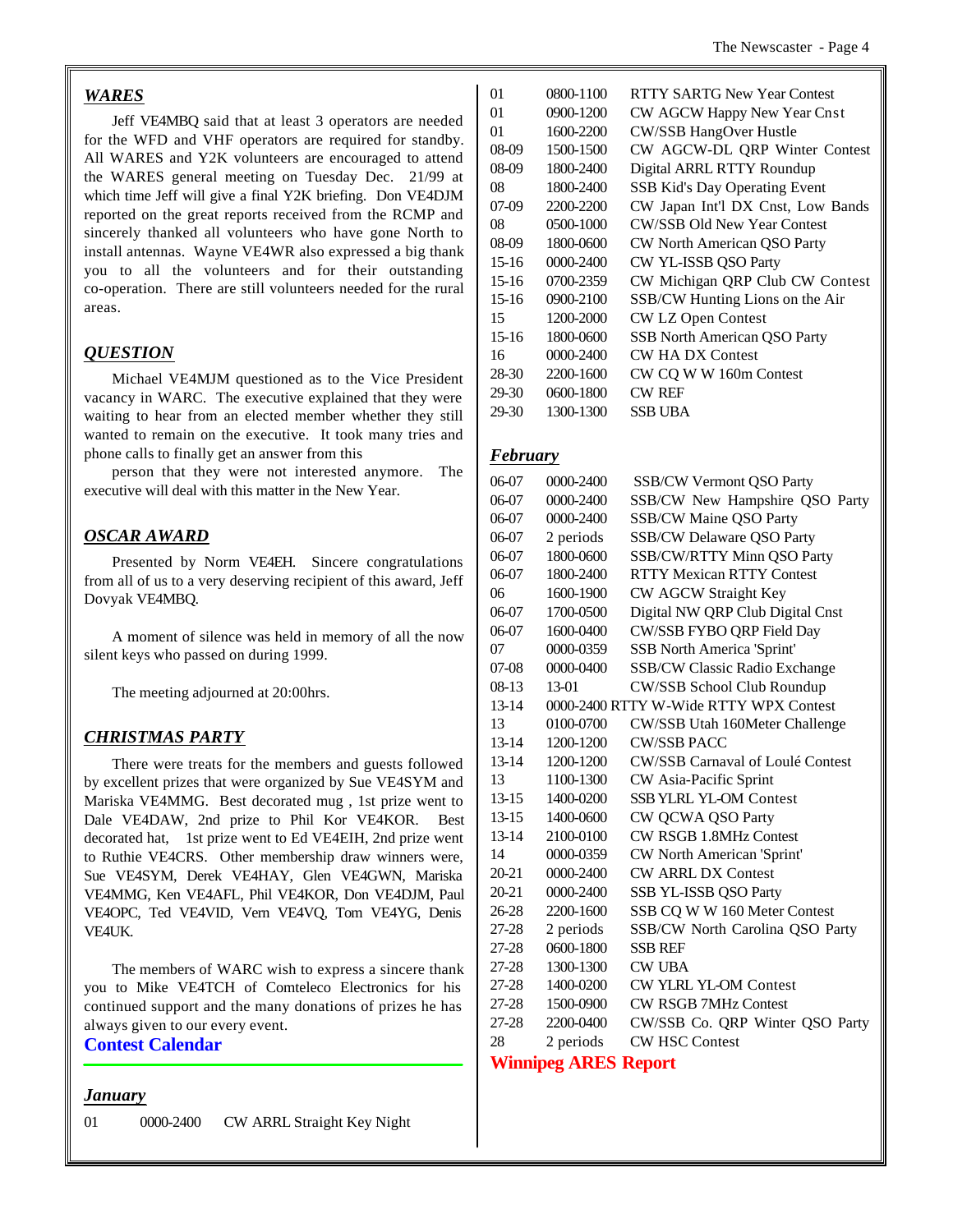## **by Jeff, VE4MBQ - Winnipeg EC**

Our 21DEC meeting was very well attended, by members AND Y2K volunteers. We watched a CAA Winter Driving Video, reviewed Emergency Call-Out Procedures, and had a final Y2K briefing.

Winnipeg ARES welcomes Edward Horton VE4EIH to the membership. Our Emergency Plan will be updated in the New Year - any members with suggestions should get them in writing to MBQ by 18JAN00.

We have been asked once again to provide volunteer amateur communications for Festival du Voyager Sled Dog Races 12, 13 FEB00 at The Forks. Anyone interested in volunteering should notify MBQ ASAP.

Our next monthly meeting is TUE 18JAN00 1900h at Sir Wm Stephenson Library 765 Keewatin St. Shauna Eggertson from SAR Manitoba will be giving us a presentation on Cold Weather Preparedness.

The deadline for the January Newscaster was quite early so you will have to wait until the February issue to find out what happened with Y2K Operations.

# **Digi-Phone By KE6RMP**

We invite you to try our new digi-voice communications - Operators needed

I created a web page with the assistance of KB9PZA that allows people to talk around the world. My web page is strictly for amateur radio use only so it is not on any search engines and I do not say the address over the radio or to general public and jammers etc. I used packet to get the word out and so far Europe and Australia have been using it a lot, unfortunately when I am sleeping hi hi... I would like to invite you to try our web page communications. It requires that you have a PC "Personal Computer, non-mac" with a sound card, speakers and a mic. plugged in. I use headphones with a mic. boom from Radio Shack. The software to communicate is ready for download on the web page. This is the new mode for ham radio and it is fun but we need more operators to join us.

If you like this new mode please pass the word on for use by word of mouth.

Web page address:

http://members.aol.com.cqdxnet Note:

It may take a while of waiting for someone else to log on but

it is great when it happens.

*(editors note: Also check out the following site, which I detailed in a prior newsletter and demo'ed at the Spring Ham fest. To use Rptrlink, you must be a valid Amateur and be registered. Your callsign will be verified to your name etc.*

 *http://www.mebcs.com/rptrlink/*

*requires the Iphone be installed first and then rptrlink does the rest. )*

# **RAC Bulletins http://www.rac.ca/~racnews/othernotices/racbulle mail.htm**

## *99-114E*

VE5EB new RAC Assistant Midwest Director

RAC is pleased to announce the addition of James Bendle, VE5EB as RAC's newest Assistant Midwest Director. Jim was first licensed in 1963, and has been actively involved with ARES as an Assistant Emergency Coordinator and EC for the Province of Saskatchewan. Jim has been a Net Controller and an "Elmer" and Instructor to Amateur Radio Newcomers.

Like many of us, Jim came up through the ranks, starting with a Crystal Set and progressing through "Home-Brewing" his all-tube Mobile. Following a Degree in Welfare, Jim spent many years helping people. He moved to assume positions with Parks Canada, and latterly with Health Canada.

Jim is the third Assistant Director in the Midwest Region of Manitoba and Saskatchewan. He joins Bob Shehyn, VE5FY of Moose Jaw, SK and Adam Romanchuk, VE4SN of Winnipeg, MB. Jim, from Young, SK., (near Saskatoon) can be reached at <jbendle@sk.sympatico.ca>.

## *RAC Bulletin 99-116E*

#### Email callsign alias

This bulletin is a reminder of the advantages of a call sign alias address. Any licensed Canadian amateur radio operator can have an e-mail address of the form callsign@rac.ca. This means that you do not have to advise all your contacts of your new e-mail address if you change your internet service provider. The e- mail service is provided for the members by Radio Amateurs of Canada. You need not be a member to register, but we hope that this is another reason to support your national amateur radio membership association.

If you wish to obtain a callsign e-mail address, simply send a message to (alias@rac.ca) with (callsign=realaddress)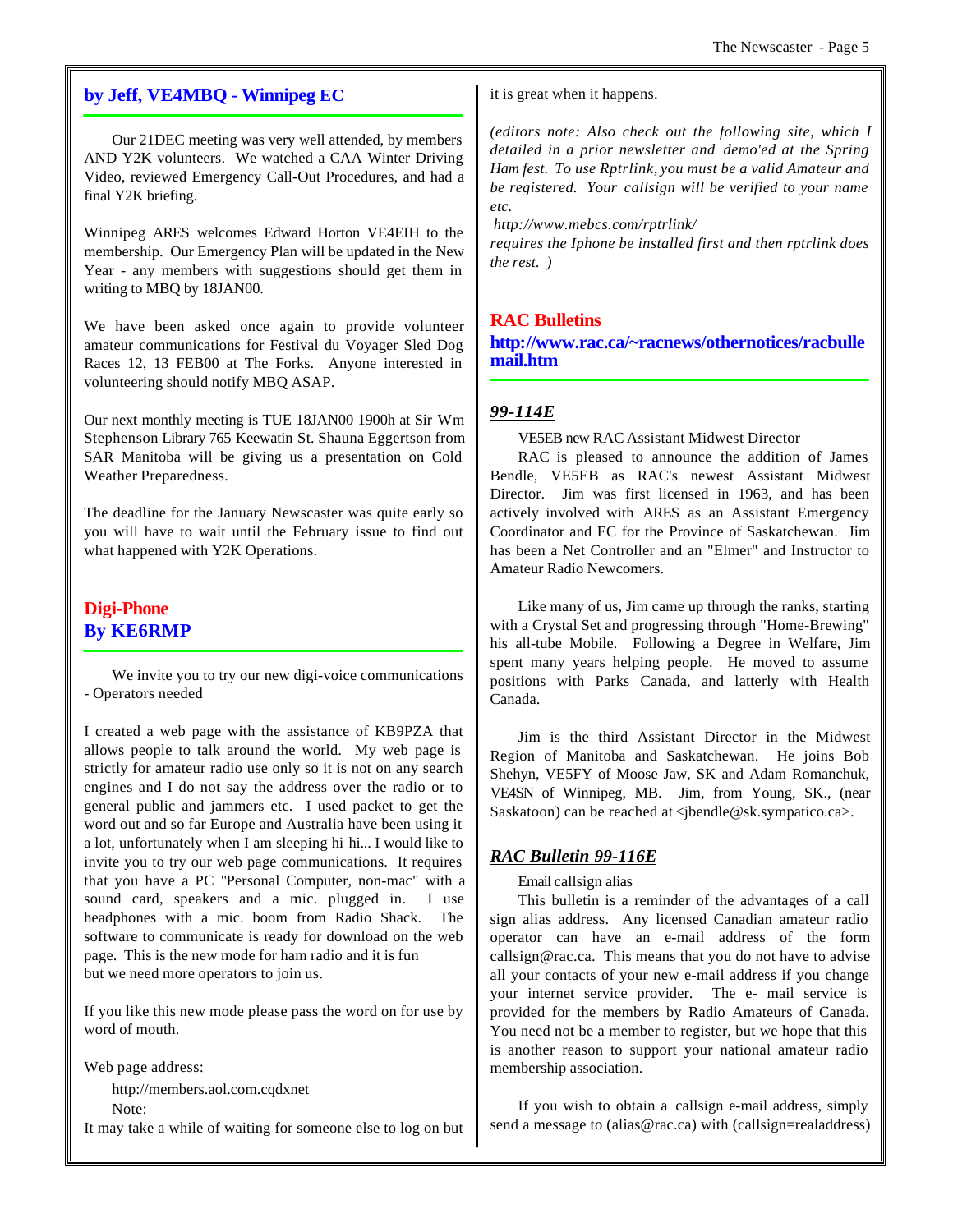in the body of the message. If you have access to the world wide web, you can find detailed instructions at http://www.rac.ca/alias.htm

### *RAC Bulletin 99-121E*

#### National Y2K prefixes

Industry Canada informs Canadian Radio Amateurs that the following National Special Event prefixes are authorized for the Y2K. The valid period is from December 20, 1999 to February 16, 2000.

 $VE1 \Rightarrow CG1$  $VA1 \Rightarrow CF1$  $VE2 \Rightarrow CG2$  $VA2 \Rightarrow CF2$  $VE3 \Rightarrow CG3$  $VA3 \Rightarrow CF3$  $VE4 \Rightarrow CG4$  $VA4 \Rightarrow CF4$  $VE5 \Rightarrow CG5$  $VA5 \Rightarrow CF5$  $VE6 \Rightarrow CG6$  $VA6 \Rightarrow CF6$  $VE7 \Rightarrow CG7$  $VA7 \Rightarrow CF7$  $VE8 \Rightarrow CG8$  $VE9 \Rightarrow CG9$  $VO1 \Rightarrow CH1$  $VO2 \Rightarrow CH2$  $VY0 \Rightarrow Cl0$  $VY1 \Rightarrow CI1$  $VY2 \Rightarrow CI2$ 

# **Hints & Kinks de Ralph, VE4RY**

When setting up a multiband HF antenna system, the situation sometimes arises where the SWR is very good on all bands except 15 meters. This band is not related even-harmonically to the other bands and seems to be the one that usually gives us trouble.

But, there is hope! I can't think a time when it wasn't possible to "fool" the system by adding a few feet of coax to the feedline. About 6 feet will usually do the trick, having no effect on the other bands, but magically dropping the SWR to 1:1 on 15 meters.

Purists may argue that tuning the coax feedline is not really fixing the problem, but the transceiver won't have any "argument" with this technique, and it sure can save a lot of time.

#### **Selecting a Multi-Band Vertical**

## **Copyright Bencher, Inc. 1997-99**

#### part 2

#### **Verticals With Traps**

Most hams prefer to work multiple bands. When antenna possibilities are limited, this indicates a multi-band antenna. Unfortunately for the user, the most common design approach for multi-band antennas is to use traps. A trap is a combination of a coil and a capacitor. The combination is designed to prevent RF above the trap frequency from passing through the circuit, while RF below the frequency can move through.

This sounds great, but unfortunately traps force serious compromises. For one thing, ALL traps are lossy. The ARRL Handbook states that traps attenuate RF between .5 and 1.5 db for every trap RF passes through. Consider for a moment a 40 - 10 meter trapped vertical, with traps for 10, 12, 15, 17 and 20 meters. The antenna should work well on 10 meters - on that band it is full size and there are no traps. But on say 20 meters, the RF has had to pass through the 10, 12, 15 and 17 meter traps. If the traps are "efficient" and only attenuate .5 db each, then your signal has lost 2 db - almost half your power! But if the traps are inefficient, you can lose as much as 6db - 75% of your signal! Wasted. And in a vertical, this loss is before we even get to grounding problems! Always remember, especially when reading expensive four color advertisements, that the term "High Performance Trap" is a classic oxymoron, like "Jumbo Shrimp".

Worse, that is not the entire problem with traps. Since each trap includes a coil, the antenna is physically shortened for the lower frequency bands. A full sized quarter wave vertical for 40 meters is about 33 feet high. But a trapped multiband vertical such as described above is typically somewhere between 15 and 18 feet high. While being physically more compact can be an advantage in some cases, it also inevitably means that the antenna is significantly less efficient, even ignoring trap losses. Further, all else being equal, the bandwidth is considerably narrower. And, being shorter, the antenna does not stick up as far, which means in turn your transmitted RF is more likely to get squirted into the trees, the power lines, the neighbor's VCR etc., and not over the horizon into the DX station's log.

Another significant disadvantage of a trapped antenna is that the radiating part of the antenna is always at the bottom. The RF travels up the antenna from the coax feed point until it reaches the trap appropriate for that band, and stops there. So on 10 meters, the bottom of the antenna up to the first trap is hot, the rest cold, RF wise. On 15 meters, the RF passes through the 10 meter and 12 meter traps and travels up to the 15 meter trap and stops there. All the length of the antenna above that point is wasted for that band. But it would be better if the antenna could radiate at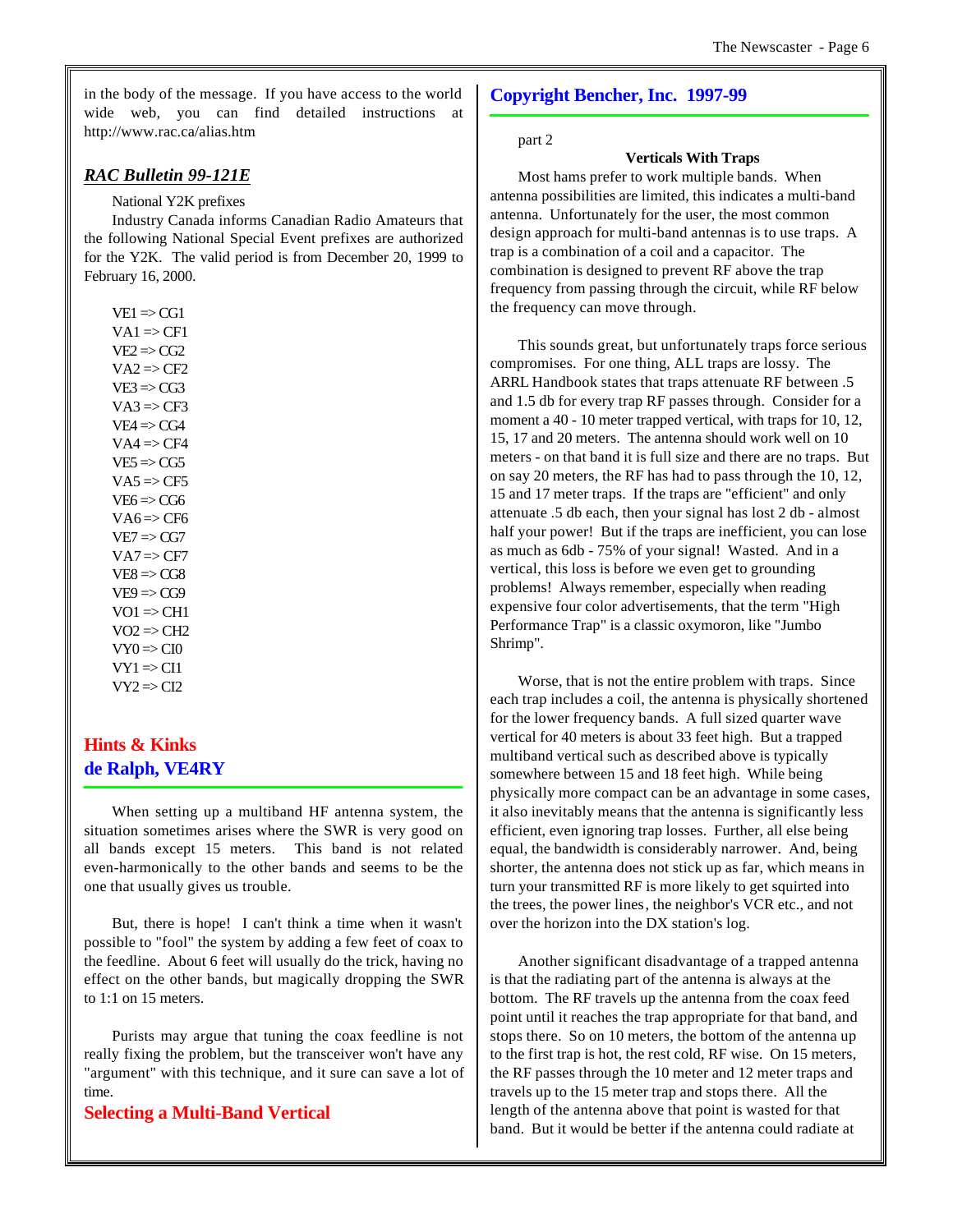the top - clearer of trees, houses, TV feeds etc. But trapped antennas simply can not give you that option.

Taken in sum, traps are a poor way to design a multiband antenna. Traps are lossy, narrow the bandwidth, and on most bands do not fully utilize the full physical length of the antenna. There are other issues, such as impedance matching, that come in to play as well with trapped verticals, however we suggest you modestly avert your eyes, shudder, and move on.

But for the designer of trapped multiband verticals, all is not lost. Remember from above, research has demonstrated that having a significant ground system under a shortened antenna is a waste anyhow. A rather reliable rule of thumb is that the radials need be no longer than the vertical is high. Since the ground makes the image the vertical requires, the antenna only needs and can only use an image as good as the vertical radiator. A short, lossy antenna needs only a small and lossy ground - it simply can't do much better with more.

Clever marketing departments immediately jumped on this - "Since we have an inherently lossy antenna that won't work any better with a decent ground, we can offer it as a `No Radial' antenna! And without a decent ground, we can get better bandwidth too!" And so they did. (A good ground actually narrows the bandwidth, because the efficiency is higher. For a complete technical explanation of this and some other points briefly touched on here, see our Tech Notes entitled "Dirty Little Secrets" for a more exhaustive explanation.)

#### **The Low Bands**

For most hams, working bands like 80 and 160 meters is going to require something of a compromise in antenna size. But if shorter antennas were all that great, as some manufacturers would have you believe, the big guns on 80 and 160 would be using an eight foot whip with a big coil attached. Trust us on this - they don't.

Still, selection of a multiband vertical antenna based on the physical length of the antenna can be a major mistake. One commercial antenna for example is 45 feet tall. But that antenna has a feed point well above the base, so that the portion below the feed point is actually a part of the ground system, and the actual length of the radiating upper portion is significantly less. Also, that antenna brags about having "no radials", but states that a counterpoise of three wires of 57 feet each is required. But even though the wires are called a counterpoise instead of a radial system, they still are a radial system. And a pretty poor one at that. So, even though the antenna is taller, which is good, the efficiency is poor, which is bad. Adding more radials would seemingly make it work better, but the manufacturer tells you that more radials, sorry - counterpoise wires - in fact hurt the antenna. Which in reality confirms its very poor efficiency. But at

least that antenna has a well deserved reputation of being "quiet." And that's why.

Another well known brand of vertical, featuring "high-efficiency" traps, offers an 80 meter add-on to the top, bringing it to over 34 feet tall. This antenna configuration too requires several counterpoise wires. So, not only does it suffer from a poor ground, but 80 meter rf must pass through SIX traps. These traps are an rf killer, "high efficiency" or no. But here again, an antenna of poor efficiency coupled with a poor ground gives a good match for good SWR, good bandwidth - and lousy performance.

*(Next month the final part.*)

# **Early Radio Astronomy: The Ham Radio Connection Extracted from**

#### *Dave Finley, N1IRZ*

*National Radio Astronomy Observatory, Socorro, New Mexico*

*"Reprinted with permission from Ham Radio Online magazine, available for free on the Internet at http://www.hamradio-online.com*

## *Radio Astronomy is a direct descendant of Amateur ("ham") radio.*

Following Guglielmo Marconi's (photo below) successful transatlantic communications in 1901, commercial use of radio mushroomed. Ships were equipped with radio, huge commercial stations were set up to handle intercontinental messages after the fashion of the telegraph companies, and many other uses were found for the new technology.

In those days, it was thought that the only really useful frequencies for long-range communication were the very low frequencies, or the very long wavelengths. Thus, when the first government regulations were imposed on radio in 1912,



Gugliemo Marconi in 1896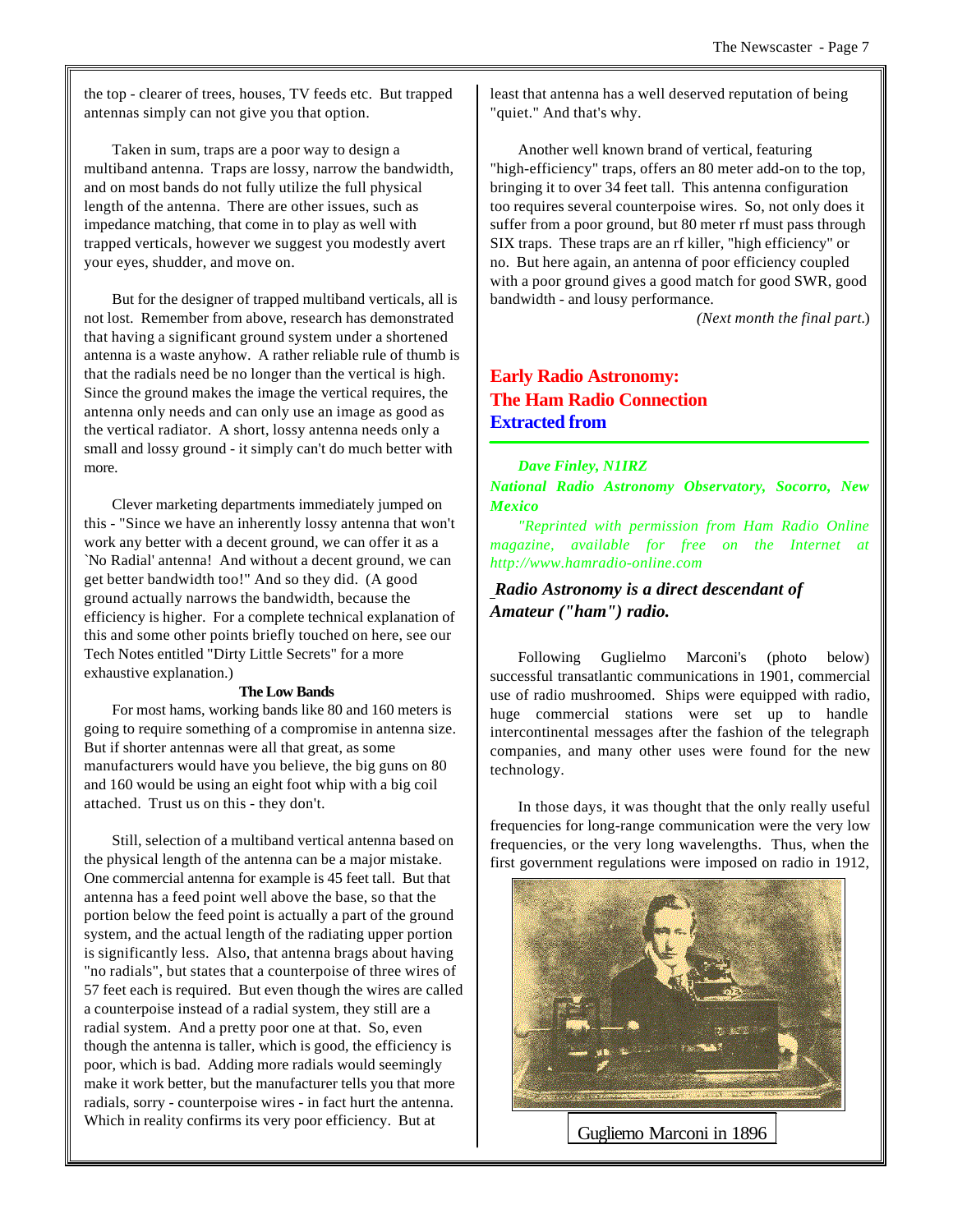the amateur operators ("hams"), whose interest in radio was personal and experimental, rather than commercial, got the short end of the stick. They were given the use of wavelengths of 200 meters and shorter -- roughly the frequencies above the current AM broadcast band. These were generally thought useless for long-range communication.

The wavelength restrictions were rather loosely enforced prior to U.S. entry into World War I in 1917, when all amateur and other non-government use of radio was shut down. When amateur operations resumed in 1919, it was much more imperative to abide by the rules, so the hams had to find out just what they could do with the short waves.

Starting in 1921, amateurs made concerted, organized efforts to communicate across the Atlantic with short waves. In December of 1921, an amateur station in Connecticut was heard by an American amateur sent to Scotland with state-of-the-art receiving equipment. On November 27, 1923, amateurs in the U.S. and France made the first transatlantic two-way contacts on shortwave frequencies. In the following two months 13 European and 17 American amateur stations had made two-way transatlantic shortwave contacts. Within a year, amateurs had communicated between North and South America, South America and New Zealand, North America and New Zealand, and London and New Zealand.

These accomplishments proved beyond a doubt that ionospheric refraction could enable world-wide communication by shortwave radio. Further amateur experiments showed that, by using a variety of frequencies in the shortwave region (3-30 MHz), long-range communication could be maintained both day and night. In addition, the shortwave communications were accomplished with transmitters of only modest power, unlike the giant, many-kilowatt transmitters needed for long-range communication at the lower frequencies.

Naturally, once the hams showed the value of shortwave radio, many commercial firms became interested. One of these commercial interests was the telephone company, which thought that shortwave links might be used to carry intercontinental telephone calls, saving the expense of laying cable on the ocean floor. However, as any ham or shortwave listener today knows, shortwave communication is subject to much noise and static. The telephone company sought to identify and find ways to mitigate this noise.

At AT&T Bell Labs in New Jersey, a young radio engineer named Karl Jansky ( top right) was given the task of identifying the sources of shortwave noise. He built a highly directional antenna to work at about 22 MHz, and began to make systematic observations. Most of the noise he found was due to thunderstorms and other terrestrial causes. However, he found one source of static that seemed to appear four minutes earlier every day. As most amateur astronomers know, that is a telltale sign of something beyond the Earth Indeed, what Jansky had found was radio noise emitted from the center of our own Milky Way Galaxy. He discovered this in 1932 and announced it in 1933. His announcement was



reported on the front page of the New York Times on May 5, 1933.

To most professional astronomers, Jansky's discovery was a mere curiosity, and they did not follow up on it. In Wheaton, Illinois, the news eventually reached Grote Reber, (right) another radio engineer who was an avid ham operator. Reber had spent much time making long-distance contacts on the amateur shortwave bands. He had "worked" all

continents and 60 foreign countries. In those days, that was quite an achievement, and it left Reber thinking, as he later wrote, "that there were no more worlds to conquer." When he read of Jansky's discovery, he found some more worlds.



In 1937, Reber built his own 32-foot-diameter parabolic dish antenna in his backyard, to seek cosmic radio emissions. In an era when artificial satellites were only a dream and television had not yet emerged from the laboratory, this antenna drew amazed remarks from his neighbors.

An avid VHF/UHF experimenter, Reber worked with equipment that then was pushing the envelope of high-frequency performance. In the spring of 1939, he was able to detect cosmic radio emissions with his equipment. In 1941, he made his first survey of the sky at radio wavelengths. Reber's radio astronomy work continued for a number of years, and his results were published in the Proceedings of the Institute of Radio Engineers, the Astrophysical Journal, Nature, and the Journal of Geophysical research.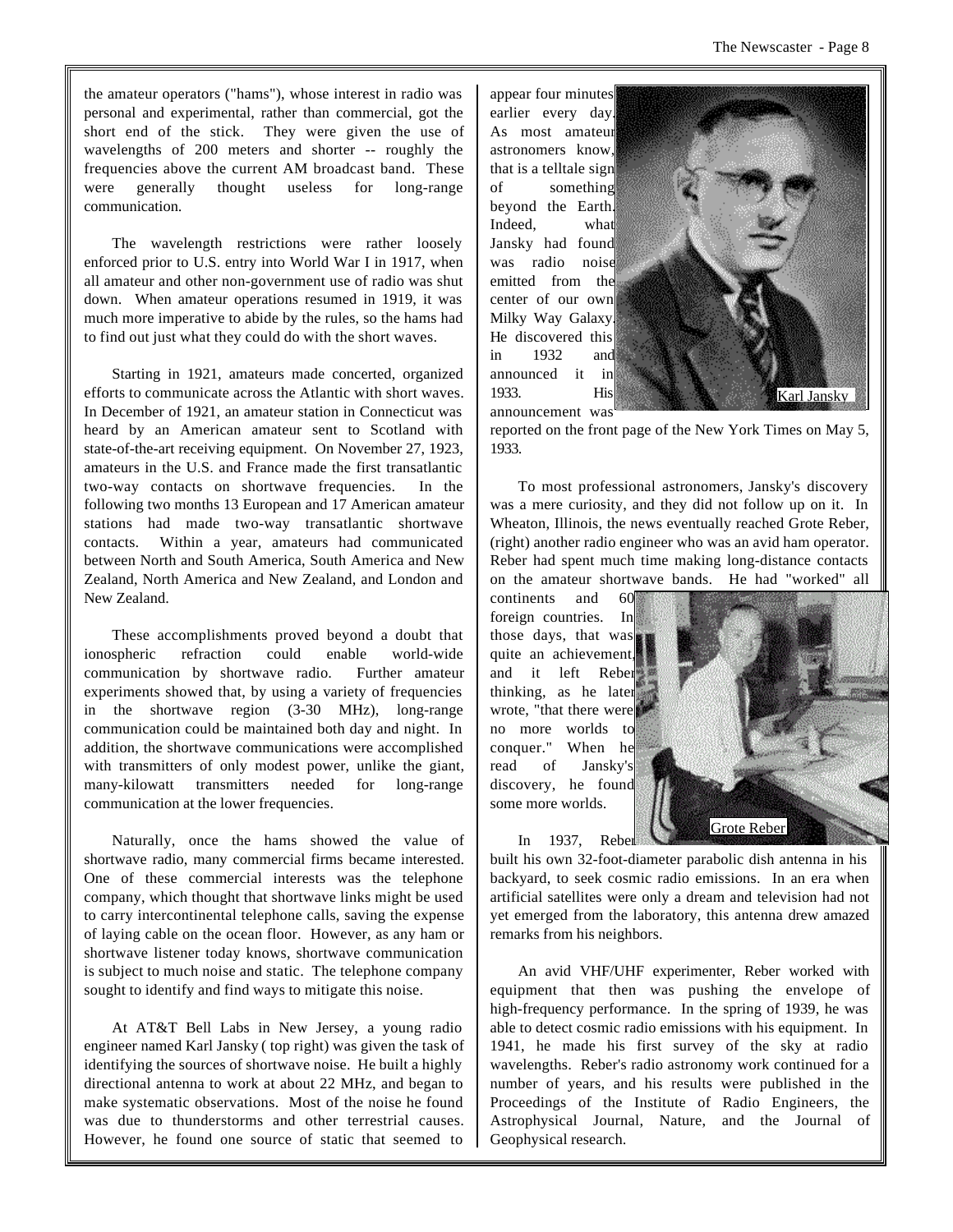As the world's second radio astronomer, Grote Reber laid the groundwork for the achievements that would follow. After World War II, the great advances in microwave technology that had produced radar became available to astronomers, who began to seriously pursue radio observations.

Today, Reber lives in Tasmania, still experimenting with radio astronomy. His original parabolic dish antenna now resides on the grounds of the National Radio Astronomy Observatory at Green Bank, West Virginia, alongside a full-scale replica of Jansky's antenna.

Thus, the accidental discovery of cosmic radio emissions was a direct result of radio amateurs' success in developing shortwave communications. Then, for several years after this original discovery, the only person following up with systematic and well-designed radio astronomy observations was a radio amateur.

Today, the connection between radio astronomy and amateur radio remains strong. Many prominent radio astronomers first became interested in science through involvement with amateur radio as youngsters. These include the winner of the 1993 Nobel Prize in Physics, Dr. Joseph Taylor of Princeton University. Nearly 10 percent of the employees of the National Radio Astronomy Observatory are licensed amateurs.

In 1997, the National Radio Astronomy Observatory Amateur Radio Club obtained a license from the Federal Communications Commission for an amateur radio station with the callsign W9GFZ, Grote Reber's callsign in the 1930s. No longer active as a ham, Reber still expressed pleasure that his old callsign would be preserved by NRAO's hams. The NRAO club plans to use the callsign W9GFZ on the air for special events connected with radio astronomy.

# **Nucleon Spin Vern Dutton, VE4VQ**

A little learning is a dangerous thing; Drink deep, or taste the Pierian spring: There shallow draughts intoxicate the brain, And drinking largely sobers us again.

Do you suppose that Alexander Pope wrote these lines especially for struggling Hams like Dutton? Perhaps you would like to join me for a draught at the Pierian spring of quantum mechanics.



Grote Reber poses with his original dish antenna at the National Radio **Astronomy** Observatory in Green Bank, West Virginia.

Last July's issue of Scientific American carries an article entitled The Mystery of Nucleon Spin by Rith and Schäfer, so all I am trying to do here is summarize what these gentlemen have told me.

Early in this century, the first subatomic particles protons, neutrons, and electrons - were discovered. Because the proton and the neutron are confined to the nucleus of the atom, they are called nucleons.

In 1900, the great German physicist, Max Planck, was studying the energy distribution of a black body. Since his observations did not agree with the predictions based on the classical laws of physics, he introduced the concept of a quantum of energy. As Sears (1) has said in his textbook, "Planck's postulate, which marked the beginning of the development of modern quantum theory, was one of the boldest and most imaginative steps ever taken in the history of physics."

The results of Planck's postulate was that we now know that, on an atomic scale, the energy of a system "can have only some one of a discrete set of values ..... The energy can be increased or decreased, but only in stepwise fashion and not continuously." (1)

Over some eight decades, the scientists developed what came to be known as the quark model to explain what was going on in the nucleons. In this model, there were three types of quark called up, down, and strange. While this model was doing a pretty fair job of explaining things, many